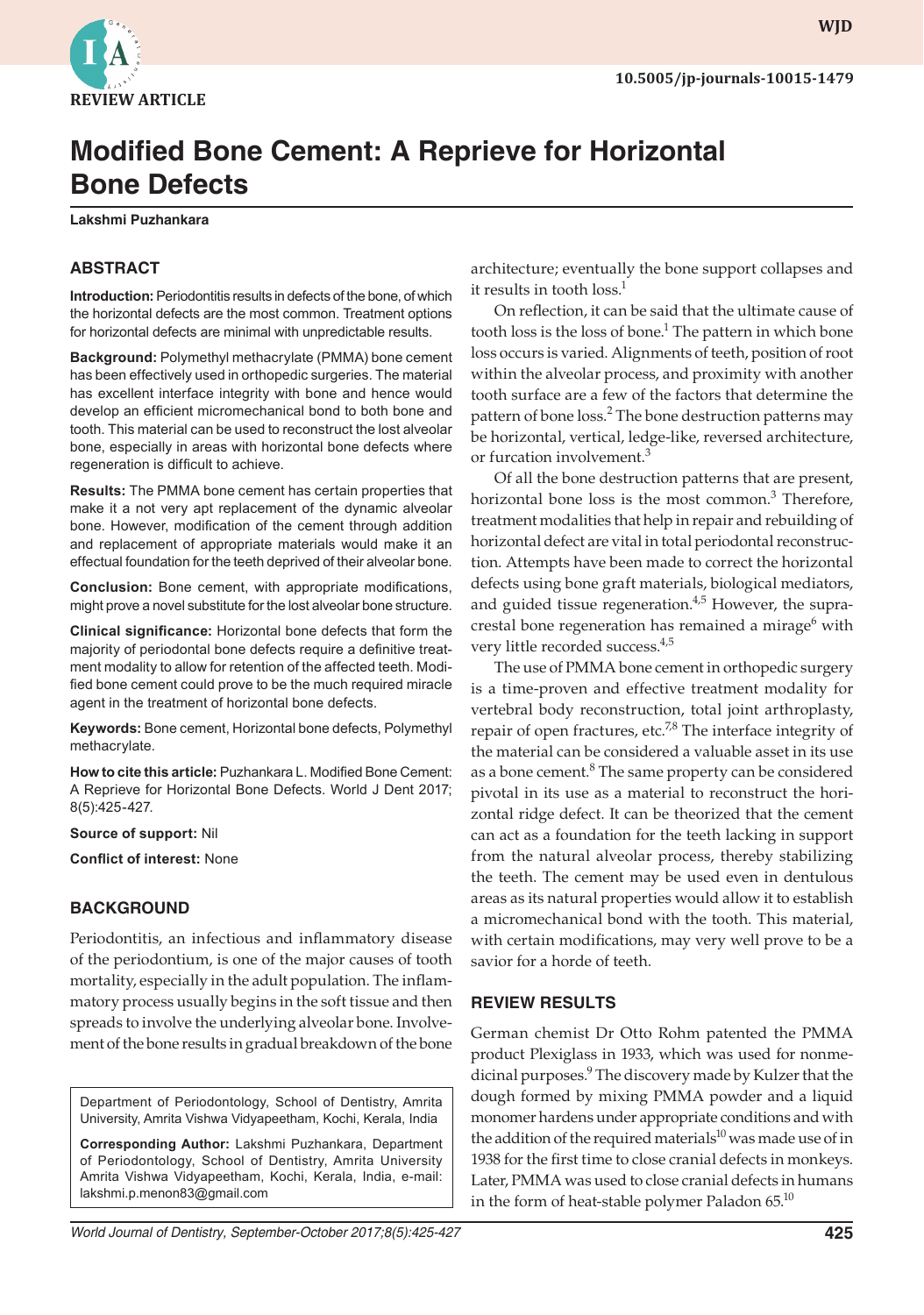Degussa and Kulzer introduced the era of modern PMMA bone cements. $10$  This technology was put into use by dental surgeons for the preparation of dental appliances and fixatives. Charnley<sup>11</sup> used this "dental acrylic" in 1958 for total hip arthroplasty as it had the ability of micromechanical bonding to bony structures. Nevertheless, the initial clinical results were poor due to mechanical and biological reasons.<sup>10</sup> In order to overcome the shortcomings of the "dental acrylic" as an orthopedic cement, a newer material called "bone cement" was developed by Charnley<sup>12</sup> which had more compliant biological properties.13 However, this material also proved to have many shortcomings. Several modifications of this material have been developed using additives to improve the properties of the cement.<sup>14</sup>

There is no evidence in the literature that points toward the use of PMMA bone cement, in a modified form, in the treatment of horizontal bone defects. When deliberated over as a possible synthetic part of the periodontium, PMMA bone cement can be considered as a material with certain surmountable shortcomings. The development of modified PMMA cement for horizontal defects will prove to be a milestone in the treatment of horizontal bone defects.

#### **DISCUSSION**

Mechanical weakness of the cement due to the presence of additives like barium sulfate and zirconium oxide is a drawback of using the cement as it may cause the entire foundation to loosen.<sup>15</sup> However, addition of steel fibers, glass fibers, carbon fibers, and titanium fibers improves the mechanical strength,<sup>16-18</sup> while PMMA matrix interspersed with rubber particles can increase the fracture toughness of the material.<sup>19</sup> Embedded stainless steel coil increases the compressive strength of the material, $^{20}$ but the steel coils may interfere with its usefulness as a reconstructive material in dentulous sites.

Interface integrity, which refers to the strength of bonding of the cement to the bone and the degree of cement penetration, is a critical element in the success of alveolar reconstruction. The addition of glutaraldehyde, an amphiphilic bonder, may lead to significant improvements in the surface integrity and longevity of the cement.<sup>21</sup>

Osteoconduction, a property that allows the migration of osteogenic cells; osteoinduction, the capability of a material to cause the cells adjacent to the implanted site to become osteogenic; and osteogenesis, the ability of the material itself to generate new bone allow for development of a natural bone structure to replace lost bone. This regeneration of new bone would require the addition of bioactive materials and biological factors into the cement. The addition of more than 60% by weight of bioactive ceramic powder into PMMA would make the

cement osteoconductive.<sup>22</sup> Bone morphogenetic proteins and transforming growth factor or platelet-rich fibrin, which is a storehouse of growth factors, when added into the cement, would increase its biocompatibility and might also make it osteogenic.<sup>23</sup>

The exothermic reaction that occurs during setting of PMMA is hazardous for the survival of the vital tissues adjacent to the implanted material; 1-dodecyl mercaptan $^{24}$ and N-acetyl cysteine<sup>25</sup> are additives that can reduce the polymerization temperature.

Apart from being an exothermic reaction, the polymerization of PMMA utilizes a redox system that produces amine- and benzoate-free radicals. These free radicals can induce local inflammation and modify the activity of macrophages.<sup>26</sup>

Vitamin E, a free radical scavenger, can be added to PMMA to improve its properties.<sup>27</sup> Addition of  $10\%$ vitamin E to PMMA reduces peak polymerization temperature without affecting the mechanical strength significantly. It also improves cement cytocompatibility. $8$ 

Barium sulfate and zirconium oxide, which are used to render the PMMA radiopaque, reduce its mechanical strength.<sup>28</sup> But addition of radiopaque ceramic nanoparticles like nanoMgO and nanoBa $SO_4$  does not have a significant effect on mechanical strength of the material. They also improve osteoblast adhesion; nanoMgO has also been shown to minimize tissue necrosis.<sup>29</sup>

A site with periodontal disease is a storehouse of microorganisms. Debridement of the site during open flap debridement removes a bulk of the microbiota. However, a minute quantity of the organisms might persist, which in turn can result in the collapse of the implanted material. The addition of certain antibiotics into PMMA would serve to protect the material from microbial attack. Tobramycin and gentamicin can be used as antibiotic additives.<sup>30</sup> 2g per 60g or 2g per 40g of Gentamicin has been shown to reduce post-operative infection rates<sup>31</sup> without a significant alteration in the compressive or diametral tensile strength.<sup>8</sup> Chitosan nanoparticles have been shown to have significant antibacterial activity against *Staphylococcus aureus* and *Staphylococcus epidermidis* in *in vitro* studies.32 The 1% silver nanoparticles have antibacterial activities against *Acinetobacter baumannii*, *Pseudomonas aeruginosa*, *Proteus mirabilis*, and *S. aureus*. However, there is a reduction in mechanical strength of the cement with the addition of silver nanoparticles.<sup>33</sup>

#### **CONCLUSION**

Development of a bone cement material that includes all the desired properties while excluding all the undesired properties is a task that requires to be addressed. Further research has to be conducted to ensure the viability of the material for clinical use.